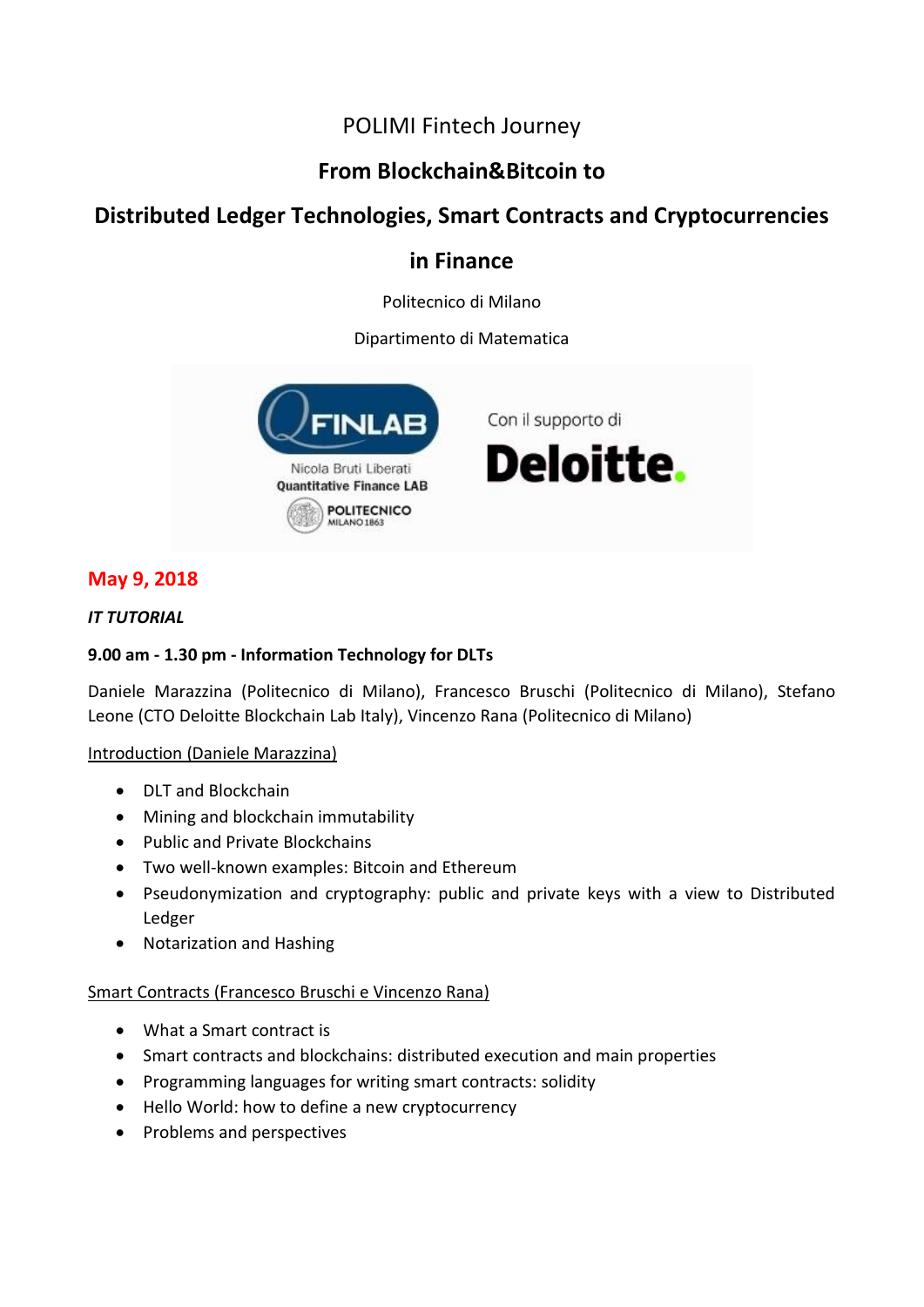### ICOs vs Kryptokitty (Stefano Leone)

- Fungible and not fungible assets on blockchain (ERC20 vs ERC 721)
- Ethereum scalability issues.

## *CONFERENCE*

### **2.45 pm - 6.30 pm - Session 1. DLT and Smart Contracts**

Andrea Bracciali (Università di Stirling)

### **Decentralised governance?**

Massimo Bartoletti (Università di Cagliari)

## **Models for Bitcoin smart contracts**

Albeit the primary usage of Bitcoin is to exchange currency, its blockchain and consensus mechanism can also be exploited to securely execute some forms of smart contracts. These are agreements among mutually distrusting parties, which can be automatically enforced without resorting to a trusted intermediary. However, the existing informal, low-level descriptions, and the use of poorly documented Bitcoin features, pose obstacles to the research in this field. We present a formal model of Bitcoin transactions, which is sufficiently abstract to enable formal reasoning, for instance proving well-formedness properties of the Bitcoin blockchain like the absence of double-spending. We then show how to use our model as a concrete layer upon which designing higher-level specification languages for smart contracts.

Francesco Bruschi (Politecnico di Milano)

### **Stretching our oracles farther: making smart contract aware of the world**

Andrea Visconti (Università degli Studi di Milano)

### **On the cryptography of DLT**

Stefano Bistarelli (Università di Perugia)

### **An End-to-end Voting-system Based on DLTs**

In this work we re-adapt the Bitcoin e-payment system and propose it as a decentralised end-to-end voting platform (from voters to candidates). We describe the main architectural choices behind the implementation, which consists of the pre-voting, voting, and post-voting phases. The resulting implementation is completely decentralised: it is possible to directly cast a vote in the block-chain without any collecting intermediate-level. All the votes can be verified by anyone reading such a public ledger. We also exploit digital asset coins to directly keep track of votes (through the Open Asset Protocol), and we show the election cost for n voters.

# **May 10, 2018**

# **9.30 am - 1.00 pm - Session 2. The economics and the Finance of DLT/smart contracts**

Davide Grossi (University of Groningen)

**Incentive Structures behind Consensus in Distributed Ledgers**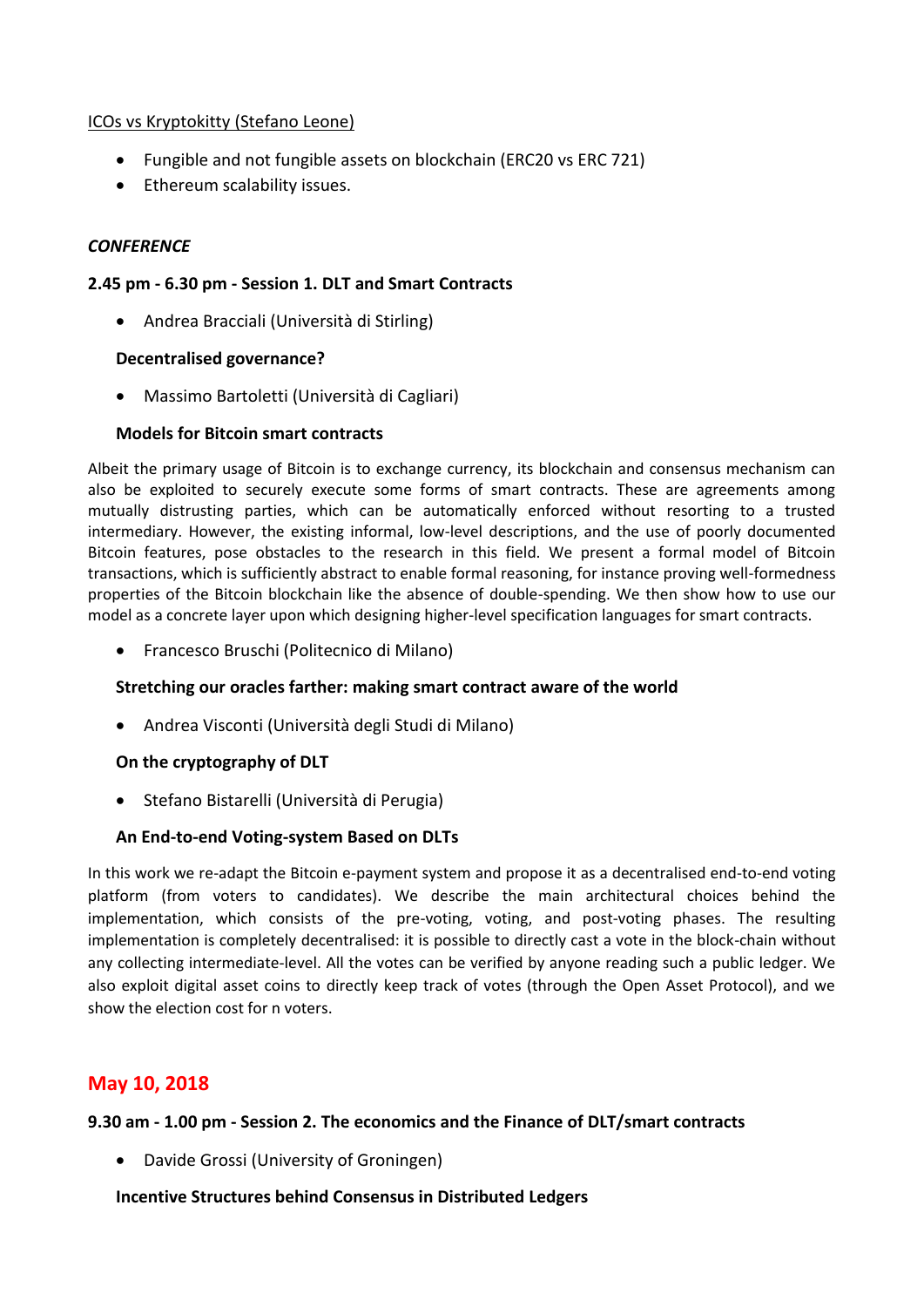The talk explores the nexus between Distributed Ledgers Technology and Game Theory. It highlights, through a series of examples, the incentive structures underpinning the correct functioning of consensus protocols for distributed ledgers (e.g., Bitcoin's Nakamoto consensus, Stellar's federated voting), and the sort of game-theoretic foundations such protocols need to rely upon.

Ferdinando Ametrano (Banca IMI)

# **Central bank digital cash and private monies**

Is it sensible to have open-access Central Bank digital cash on blockchain technology? What might be the scenario of market competition between legal tender and private monies? What might be the role of bitcoin in the history of money? What are the implications for privacy and safety? The talk will tackle these questions assessing the state-of-the-art in the technological and cultural debate.

• Simon Trimborn (Humboldt University)

## **Investing with Cryptocurrencies - A liquidity constrained investment approach**

Cryptocurrencies have left the dark side of the finance universe and become an object of study for asset and portfolio management. An overview on the topic and related studies is provided, with a focus on the low liquidity of cryptocurrencies compared to traditional assets. Due to this, one needs to take into account liquidity issues when adding them to the same portfolio. We propose a LIquidity Bounded Risk-return Optimization (LIBRO) approach, which is a combination of risk-return portfolio optimization under liquidity constraints. In the application cryptocurrencies are included into portfolios formed with S&P 100 component stocks, US-Bonds and Commodities. We illustrate the importance of the liquidity constraints in an in-sample and out-of-sample study. LIBRO improves the weight optimization in the sense of adding cryptocurrencies only in tradable amounts depending on the intended investment amount. The return increases strongly, e.g. the excess return compared to portfolios consisting only of traditional assets ranges from 13.5% to 88% in-sample and from 13.7% to 60% out-sample. The paper shows that including cryptocurrencies can indeed improve the risk-return trade-off of the portfolio.

Gianna Figà Talamanca (Università di Perugia)

### **Attention-based dynamics for BitCoin price modeling and applications**

We present recent developments about Bitcoin price modeling and related applications. Precisely, we show that market attention, measured either by trading volume or by the volume of Google searches on the topic, affects both the return and the volatility of BitCoin price when the dynamics is described by a discrete time model within the ARMA-GARCH family. Motivated by our findings, we then introduce a continuous time model in order to derive a pricing formula for European style derivatives on Bitcoin. The proposed model is also fitted to historical data of Bitcoin prices and model option prices are computed for some test dates and compared with market prices provided on the trading platform www.deribit.com; the valuation formula we provide does a good job in pricing traded options and outperforms the Black and Scholes price taken as benchmark.

Giancarlo Giudici (Politecnico di Milano)

# **The ICO market**

In 2017 Initial Coin Offerings (ICOs) allowed startup projects around the world to raise more than \$5.3 billion, according to market observers. We analyze the characteristics of these token offerings and the determinants of the fundraising success.